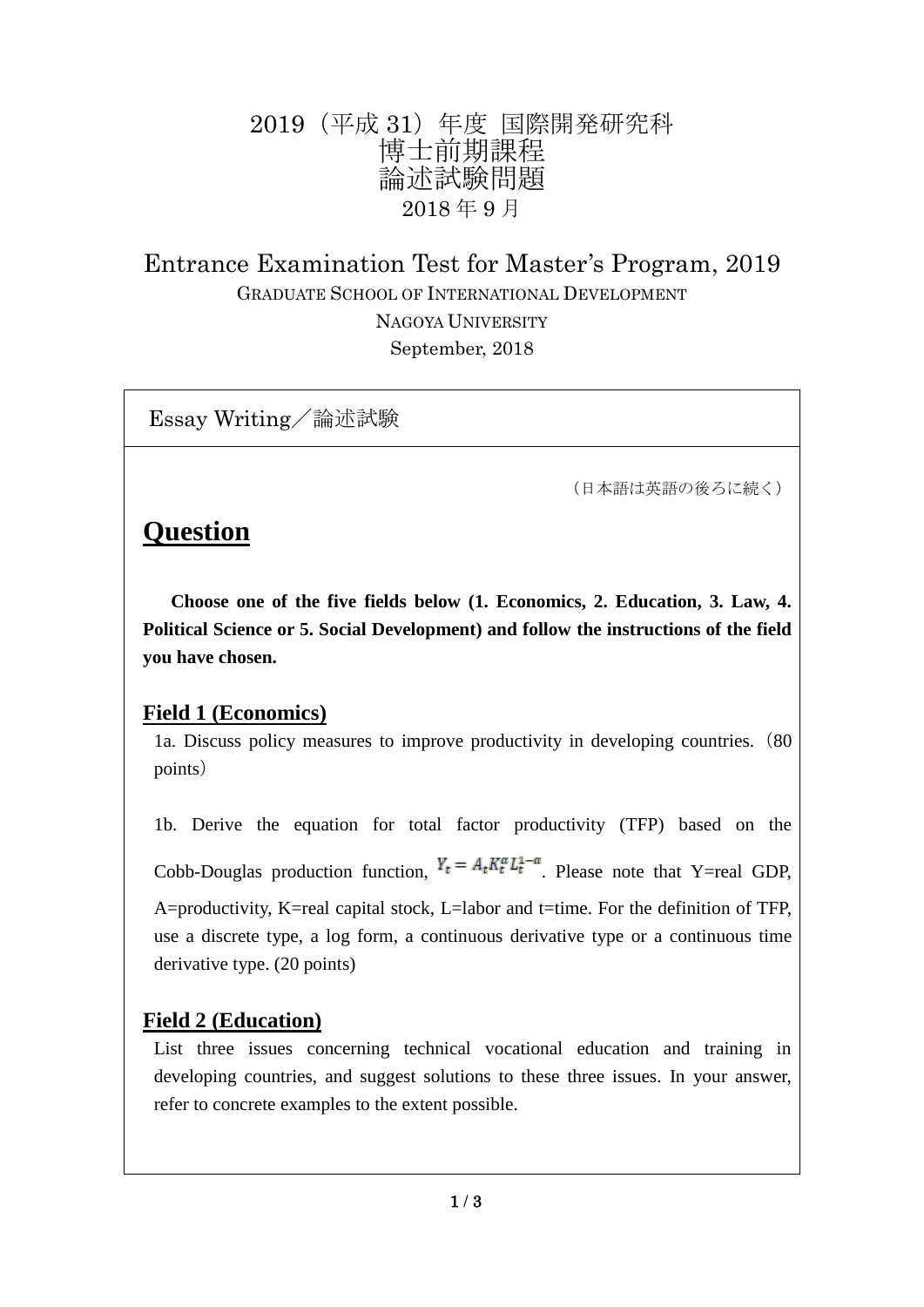#### **Field 3 (Law)**

Choose one of the six questions below:

- 3a. Discuss the significance and problems of judicial review (the review of constitutionality of a law or an act by the court or similar authority).
- 3b. Discuss the relationship between legal technical assistance for a developing country and legal culture by referring to specific examples.
- 3c. Discuss the impacts of the outlawry of war between the two World Wars on the structure of international law.
- 3d. Discuss the international responsibility of international organizations.
- 3e. Discuss the general exceptions under Article XX of the GATT 1994.
- 3f. Discuss the purposes and functions of investment treaties.

#### **Field 4 (Political Science)**

Choose one of the two questions below:

- 4a. Discuss the relationships between liberal democracy and religion.
- 4b. Discuss the strengths and weaknesses of hegemonic stability theory in international politics.

#### **Field 5 (Social Development)**

--------------------------------

Discuss the relationship between poverty and social exclusion in the context of a developing country.

## 問題

以下の 5 つの分野 (1.経済、2.教育、3.法学、4.政治、5.社会開発)から 1 つを選び、選択した分野の指示に従って解答しなさい。

#### 分野 1(経済)

1a. 発展途上国の生産性を上げる政策について議論せよ。(配点 80 点)

1b. Cobb-Douglas 型の生産関数、Y<sub>t</sub> = A<sub>t</sub>K<sub>t</sub><sup>a</sup>L<sub>t</sub><sup>a</sup>から全要素生産(TFP) を表す方 程式を求めよ。Y=実質 GDP、A=生産性、K=実質資本ストック、L=労働、t= 時間。TFP の定義については、離散型、log 型、連続型微分、連続型時間微分 のいずれの定義を使用しても構わない。(配点 20 点)